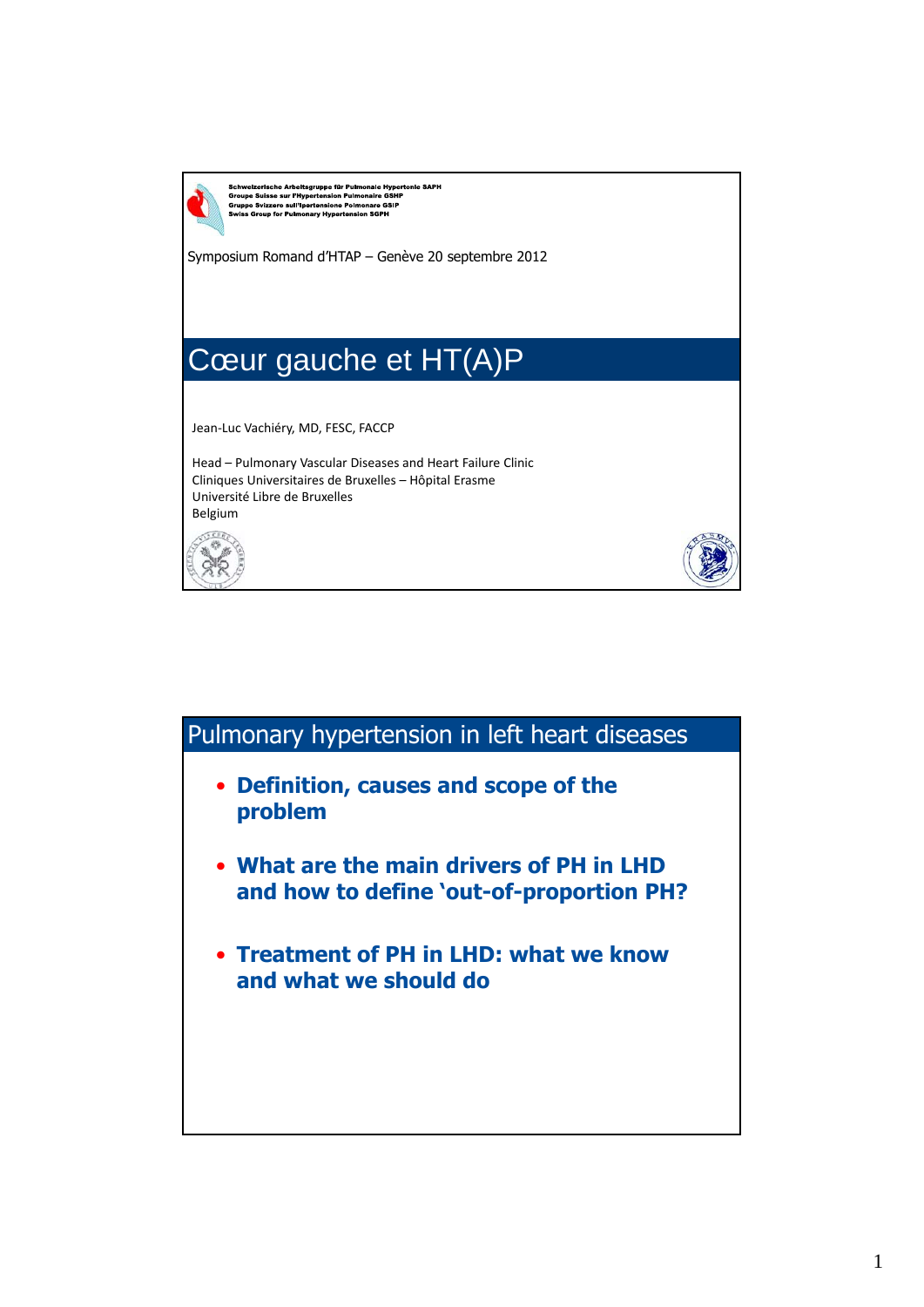

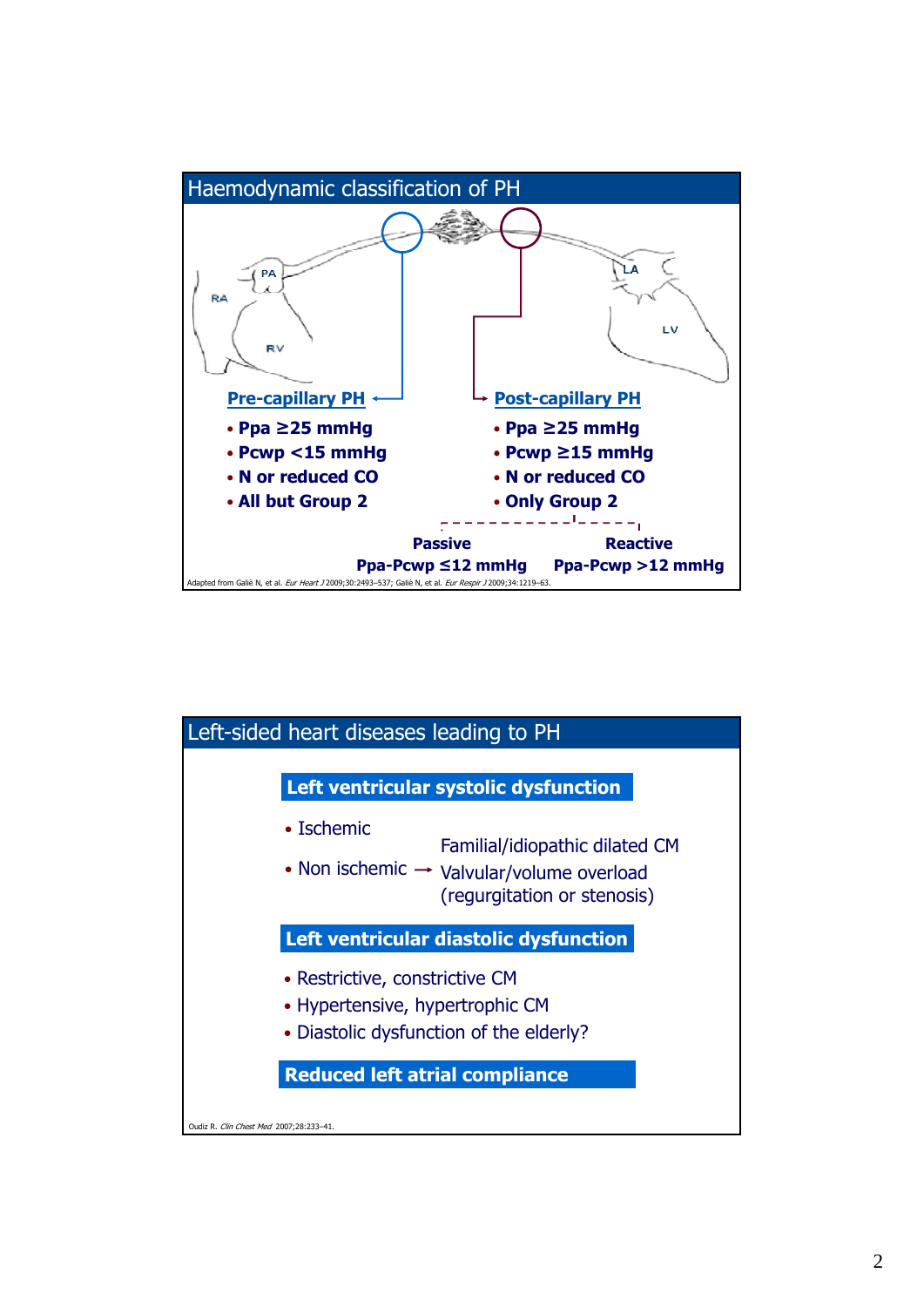

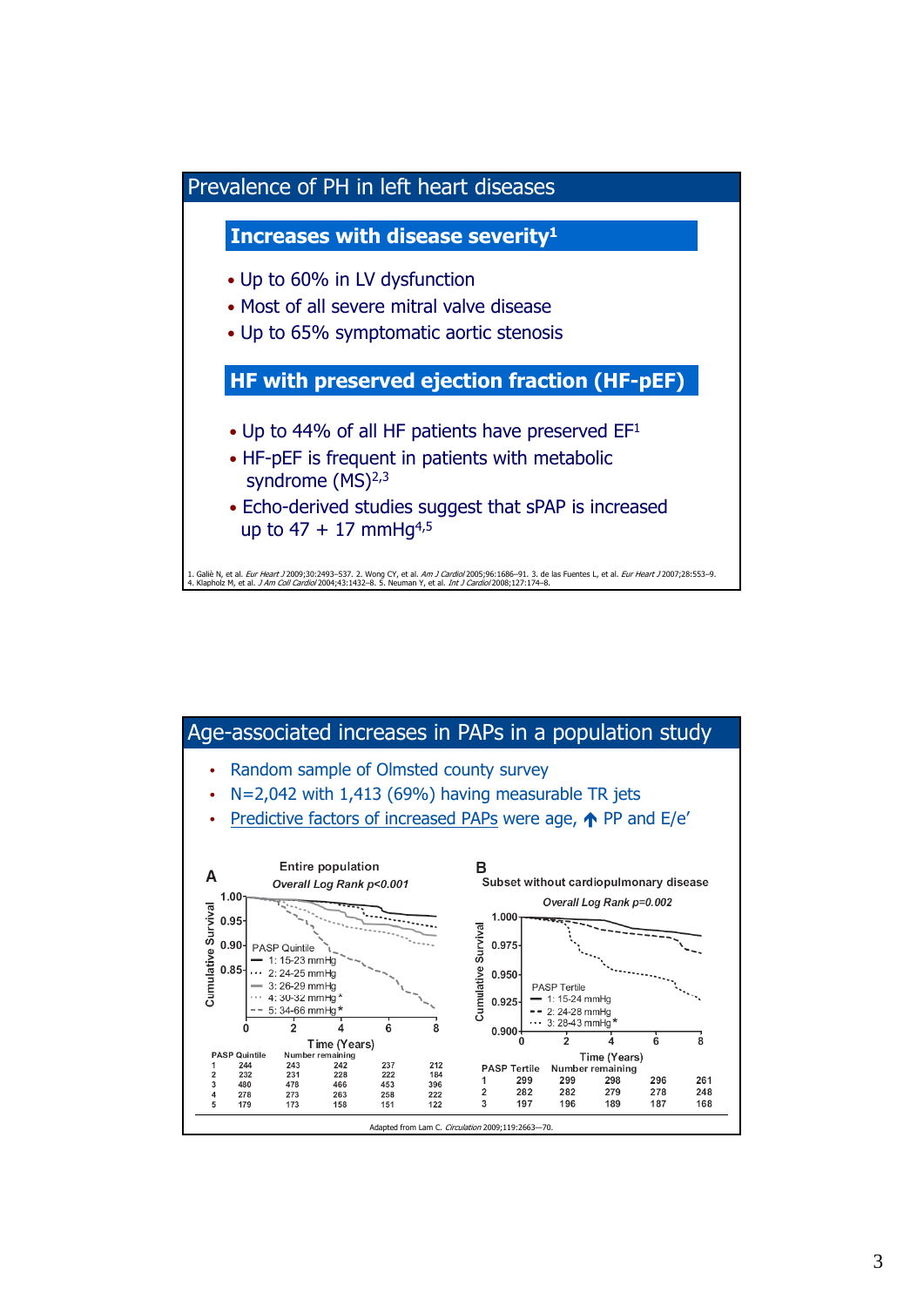

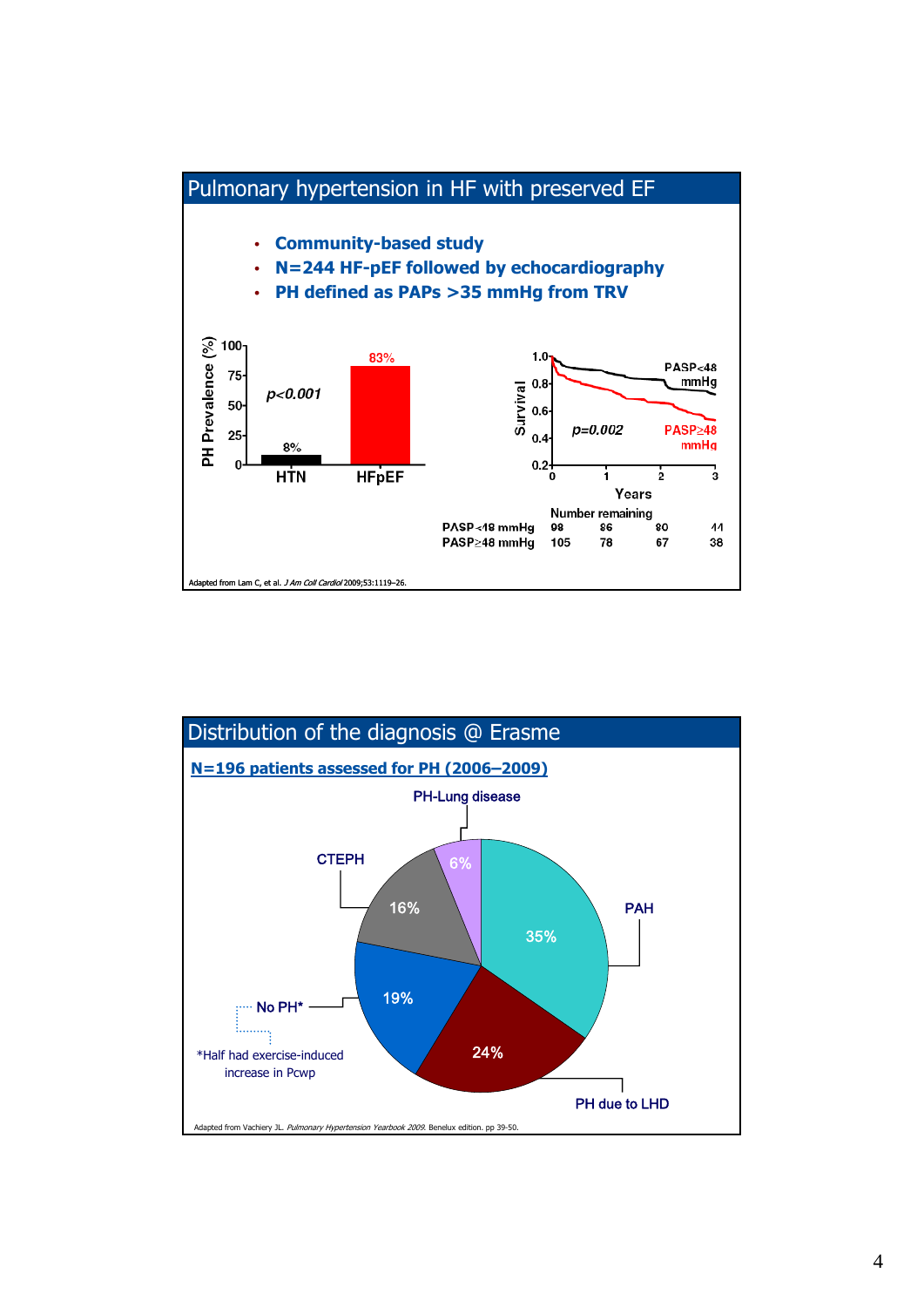

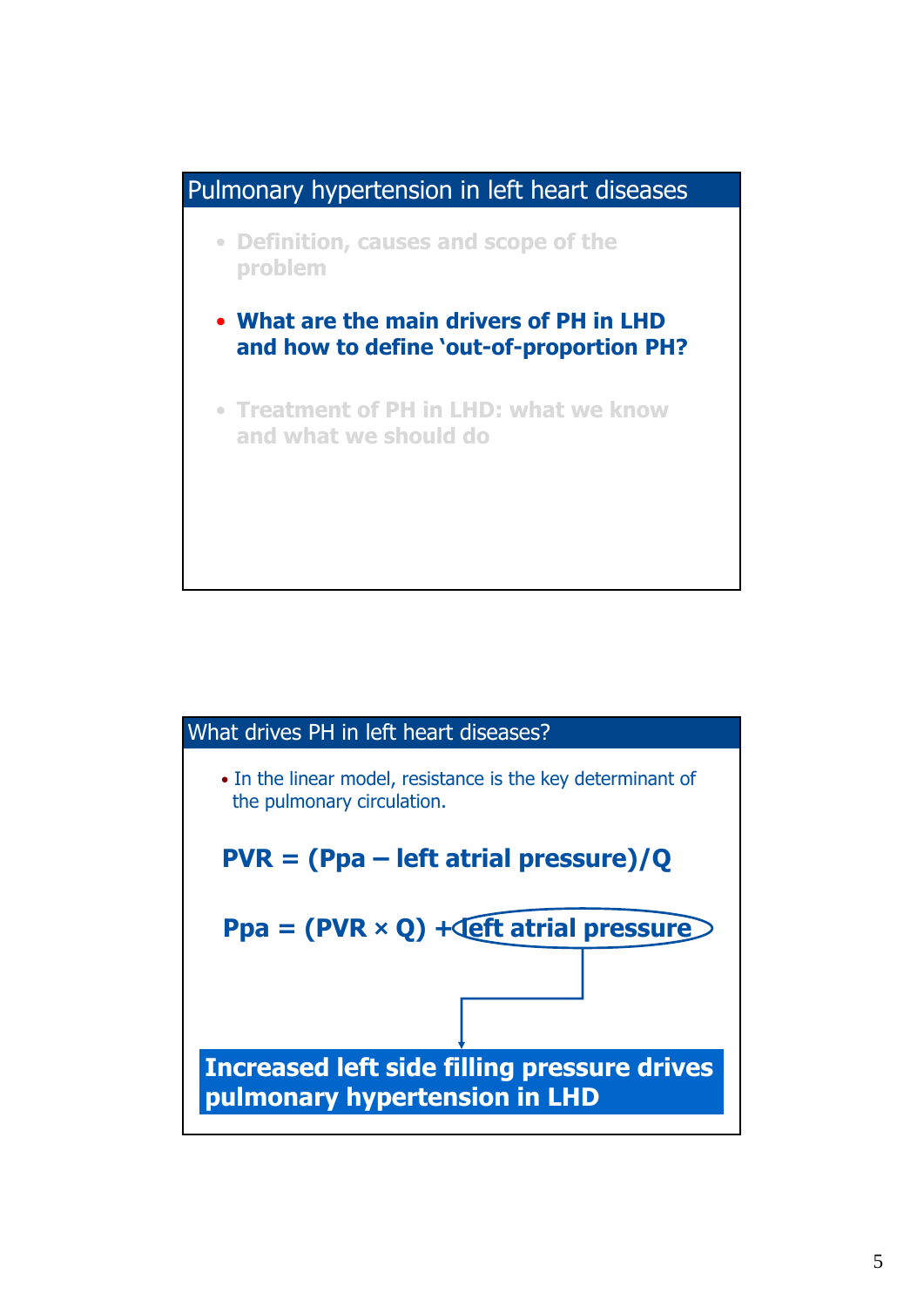

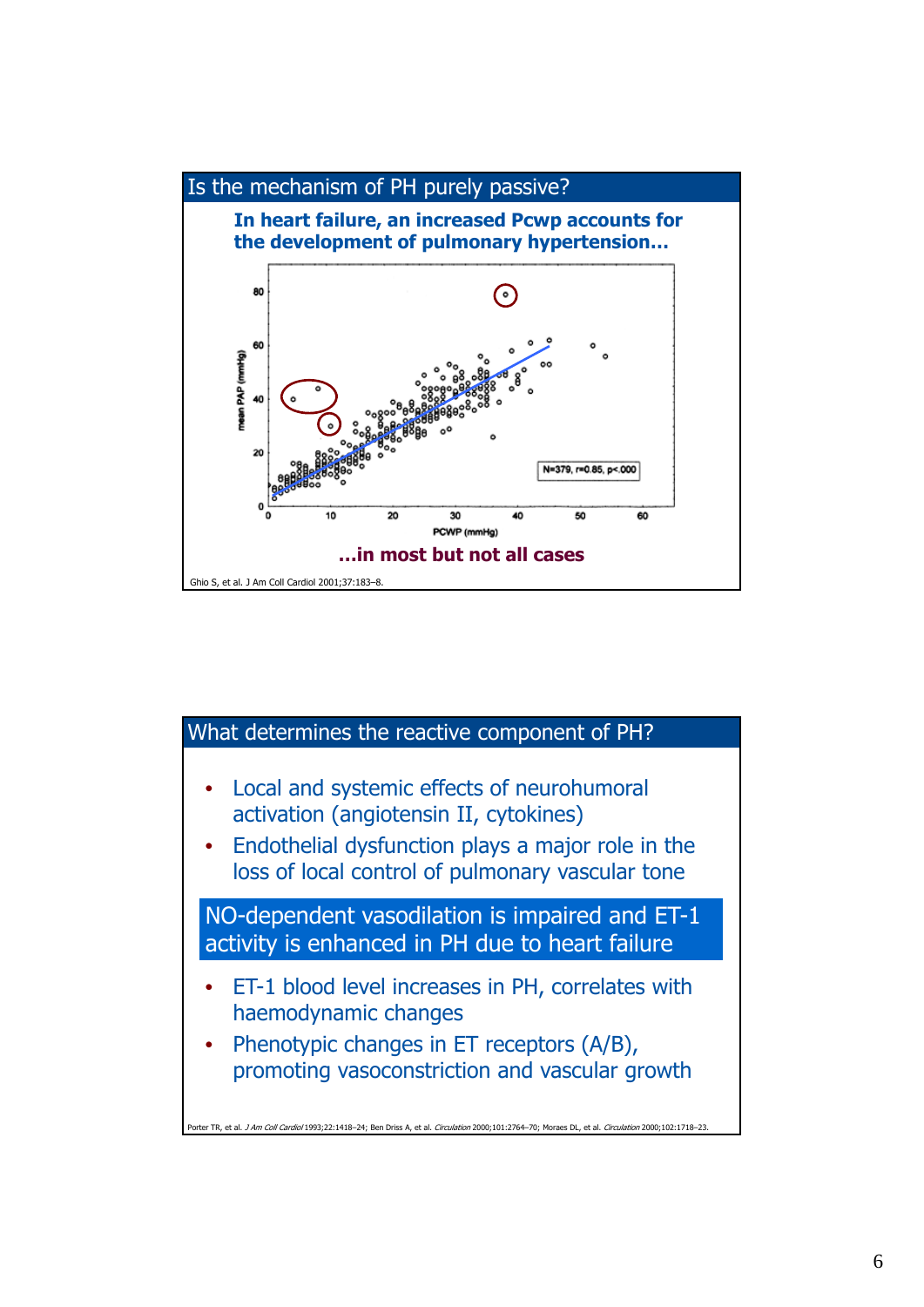

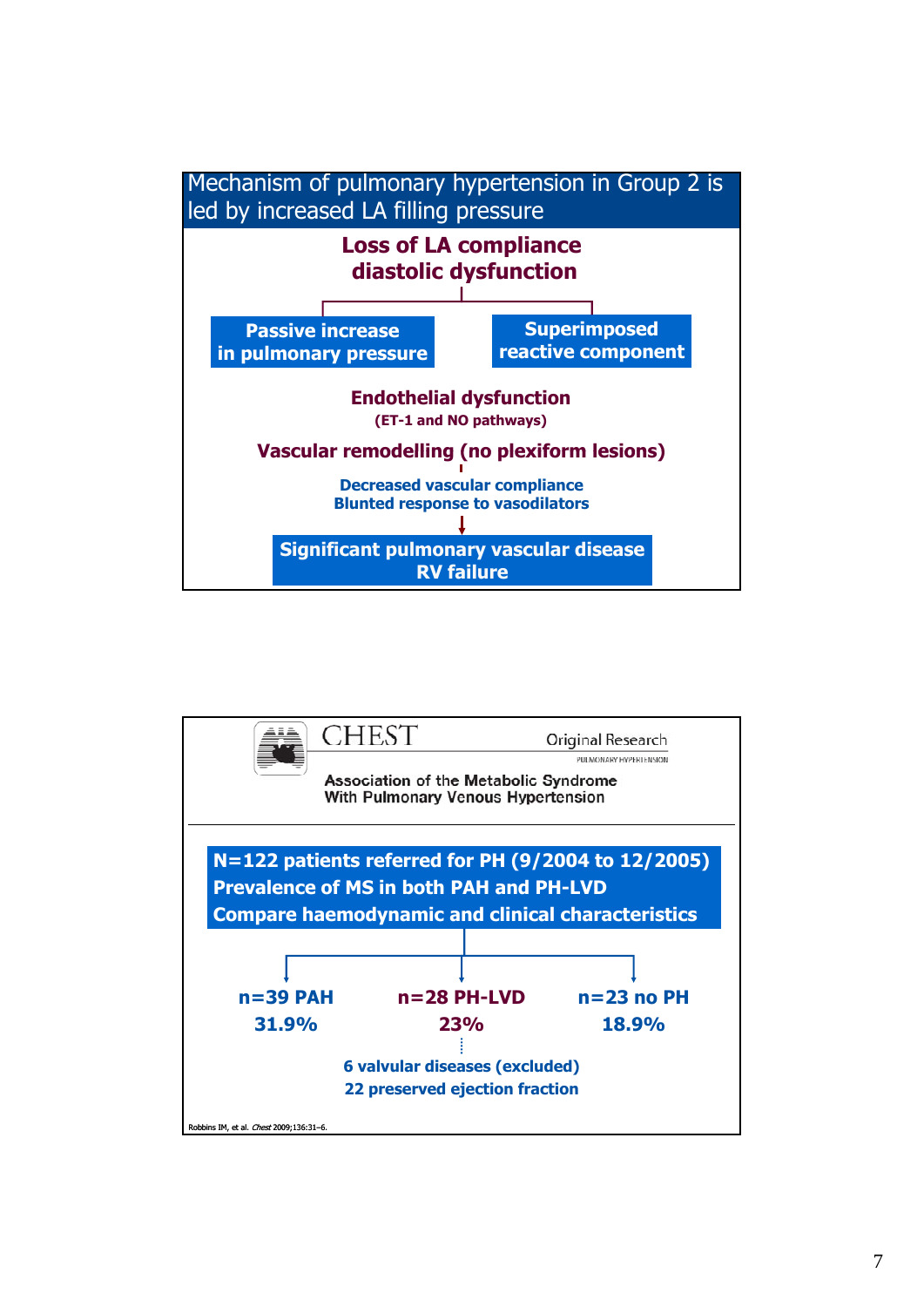| <b>PAH</b><br><b>PH-LHD</b><br><b>P-value</b><br>$n=35$<br>$n=17$ |                 |                 |       |  |  |  |
|-------------------------------------------------------------------|-----------------|-----------------|-------|--|--|--|
| Female gender, %                                                  | 83              | 77              | 0.711 |  |  |  |
| Age, yr                                                           | $47.9 \pm 14.1$ | $55.7 \pm 12.1$ | 0.077 |  |  |  |
| Body mass index ( $\text{kg/m}^2$ )                               | $29.2 \pm 8.4$  | $36.8 \pm 9.1$  | 0.003 |  |  |  |
| Body mass index $>$ 30 (kg/m <sup>2</sup> )                       | 31              | 77              | 0.002 |  |  |  |
| WHO FC, % class 3 or 4                                            | 77              | 71              | 0.735 |  |  |  |
| Anorexigen use, %                                                 | 20              | 41              | 0.181 |  |  |  |
| Diabetes mellitus, %                                              | 20              | 59              | 0.005 |  |  |  |
| Hypertension, %                                                   | 54              | 94              | 0.004 |  |  |  |
| Hyperlipidaemia, %                                                | 17              | 47              | 0.043 |  |  |  |
| Coronary artery disease, %                                        | 3               | 35              | 0.003 |  |  |  |
| Left atrial dilatation, %                                         | 10              | 77              | 0.001 |  |  |  |

Robbins IM, et al. *Chest* 2009;136:31-6.

| <b>Haemodynamic characteristics</b>                   |                      |                           |                |  |  |  |
|-------------------------------------------------------|----------------------|---------------------------|----------------|--|--|--|
|                                                       | <b>PAH</b><br>$n=35$ | <b>PH-LHD</b><br>$n = 17$ | <b>P-value</b> |  |  |  |
| Heart rate (beats/min)                                | $81 \pm 14$          | $68 \pm 10$               | 0.003          |  |  |  |
| $m$ PAP ( $mm$ Hg)                                    | $53 \pm 10$          | $45 \pm 17$               | 0.041          |  |  |  |
| PCWP (mmHg)                                           | $10 + 4$             | $20 + 6$                  | < 0.001        |  |  |  |
| Cardiac index $\frac{1}{\text{min}}$ m <sup>2</sup> ) | $2.4 + 1.1$          | $3.0 + 1.7$               | 0.010          |  |  |  |
| PVR (units)                                           | $10.8 \pm 4.7$       | $4.4 \pm 2.9$             | < 0.001        |  |  |  |
| PAPd-PCWP (mmHg)                                      | $26 \pm 9$           | $12 + 9$                  | < 0.001        |  |  |  |

All had increased PVR Diastolic gradient was found elevated in both group No report on the number of disproportionate PH in LHD group

Robbins IM, et al. Chest 2009;136:31–6.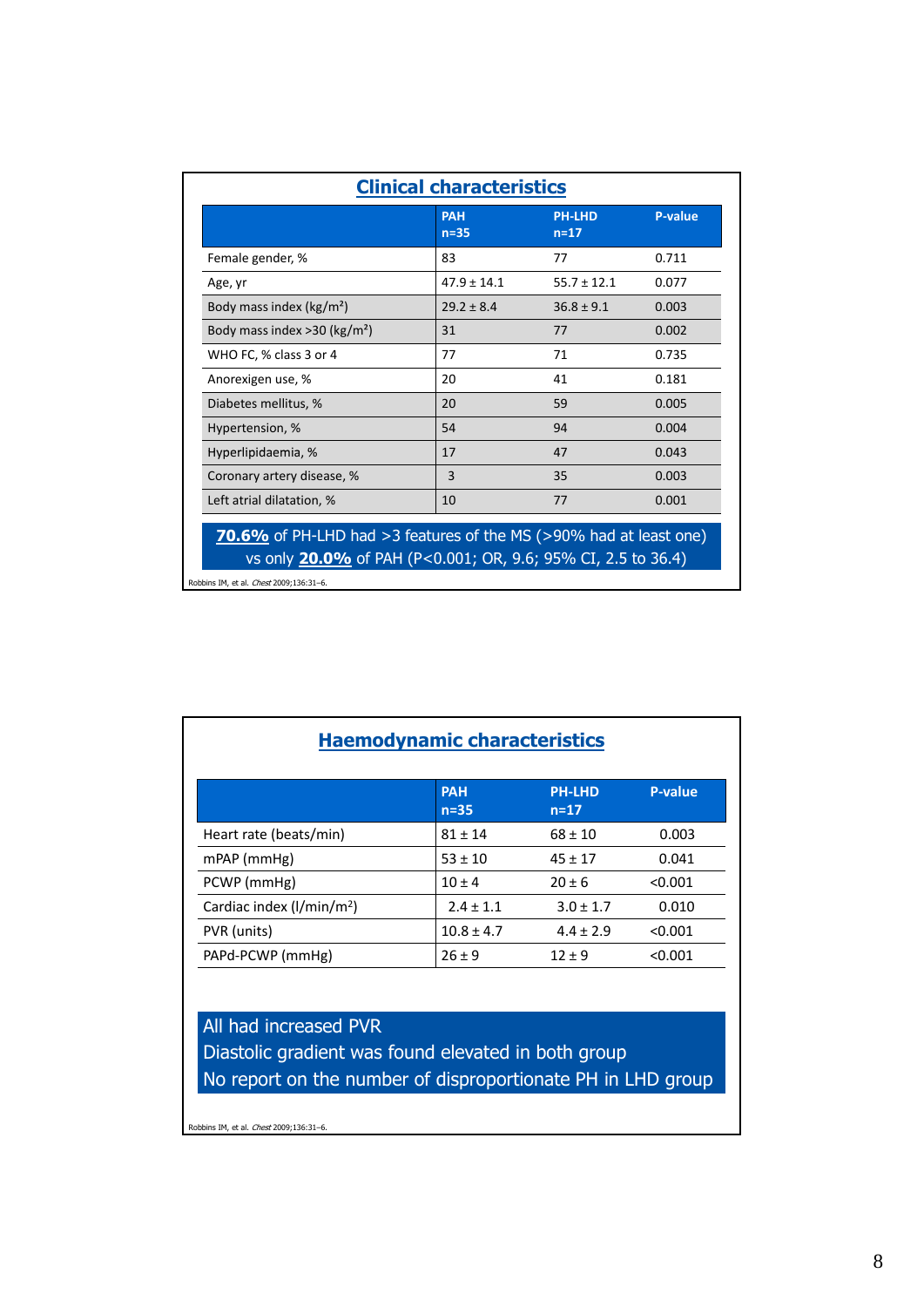

| What is 'out-of-proportion' PH in LHD?                                                                                                                                                  |
|-----------------------------------------------------------------------------------------------------------------------------------------------------------------------------------------|
| <b>Confusion created by an heterogenous terminology</b><br>Proportionate (to Pcwp) or passive PH<br>Reactive PH<br>Out of proportion<br><b>Unresponsive</b><br>Fixed or irreversible PH |
| Three specific clinical situations to be addressed in<br><b>PH due to LHD</b><br>High Pcwp - low/normal PVR<br>High Pcwp - elevated PVR<br>Low Pcwp $-$ elevated PVR                    |
| Which variable better reflects pulmonary vasculopathy?                                                                                                                                  |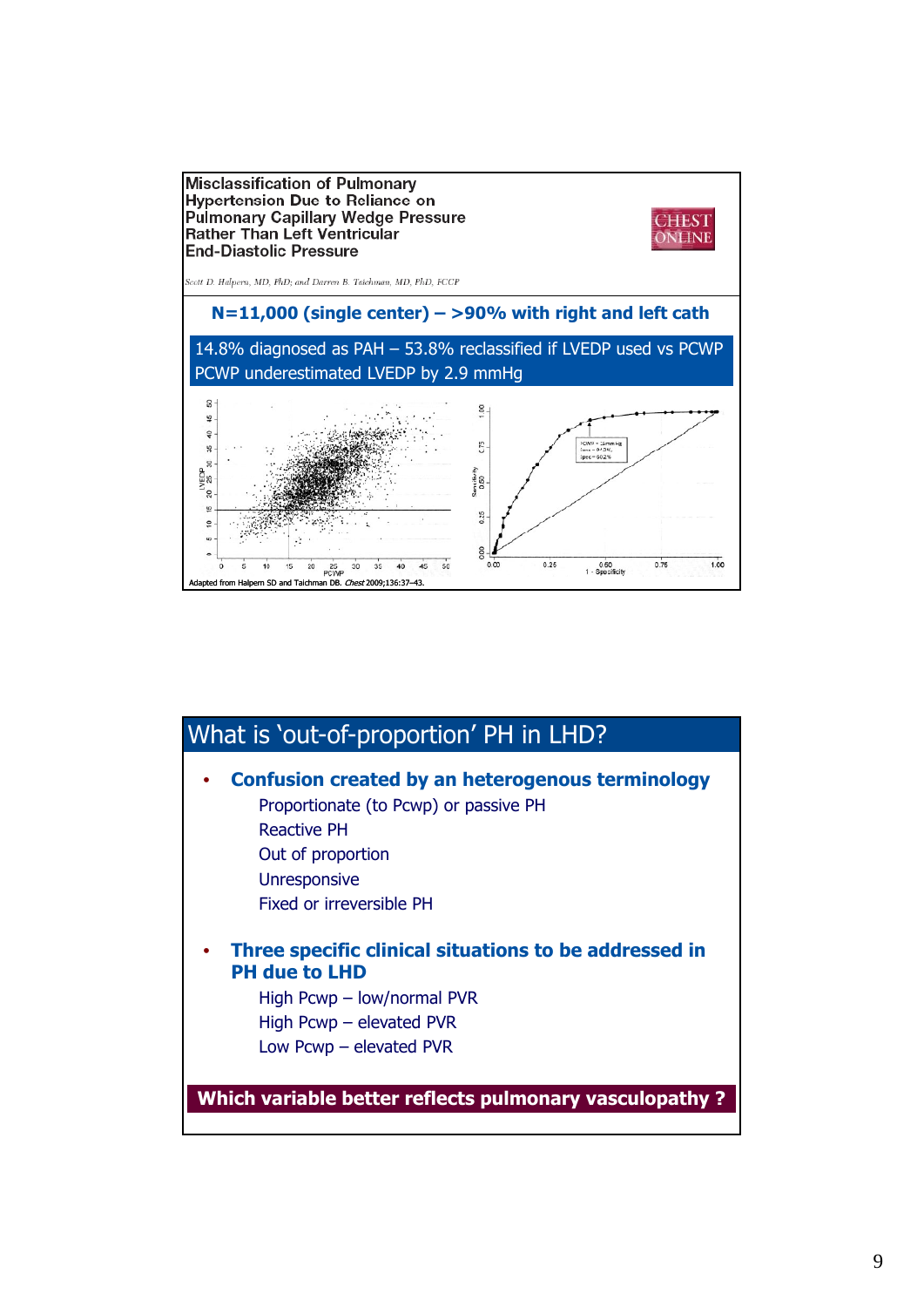

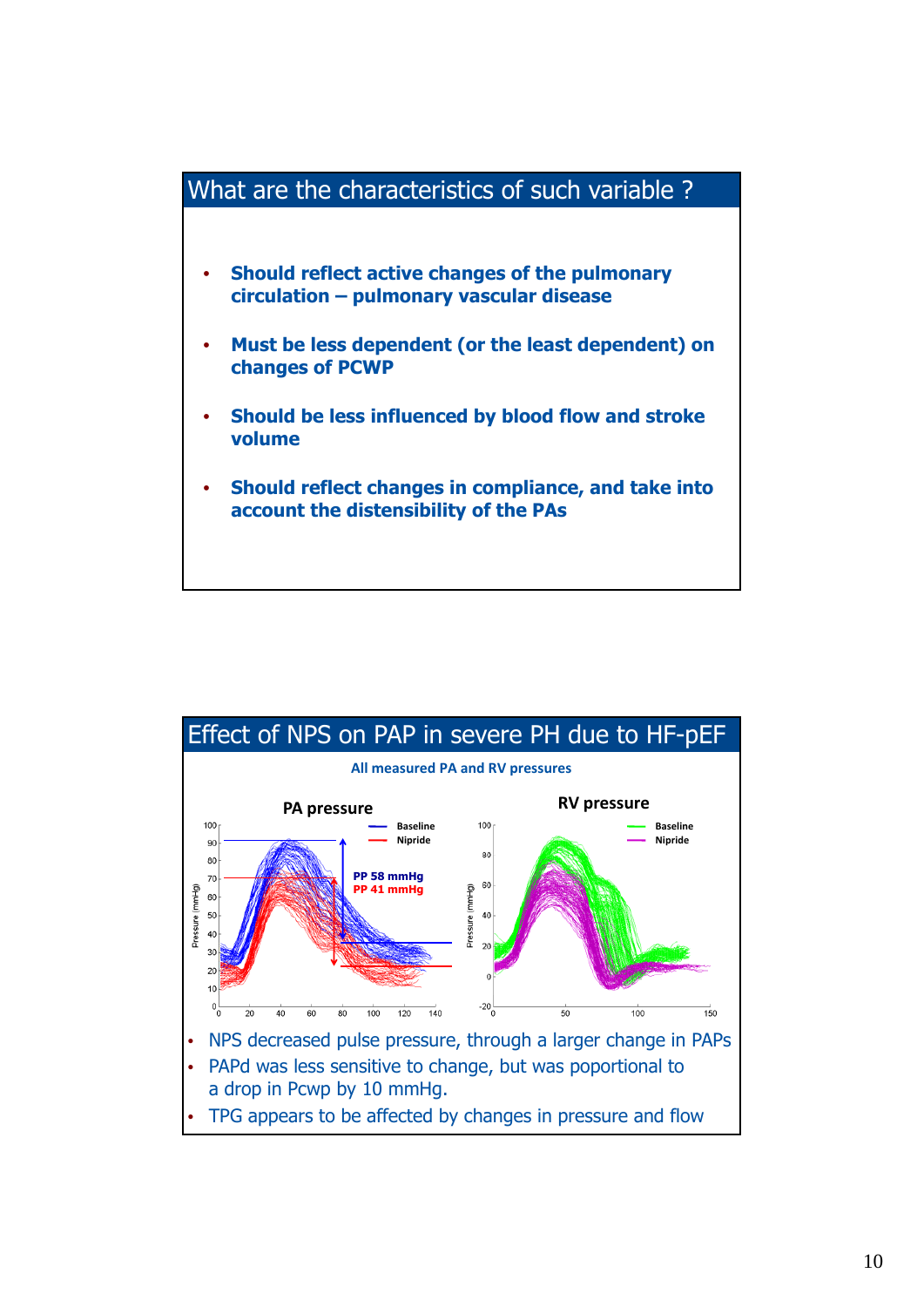

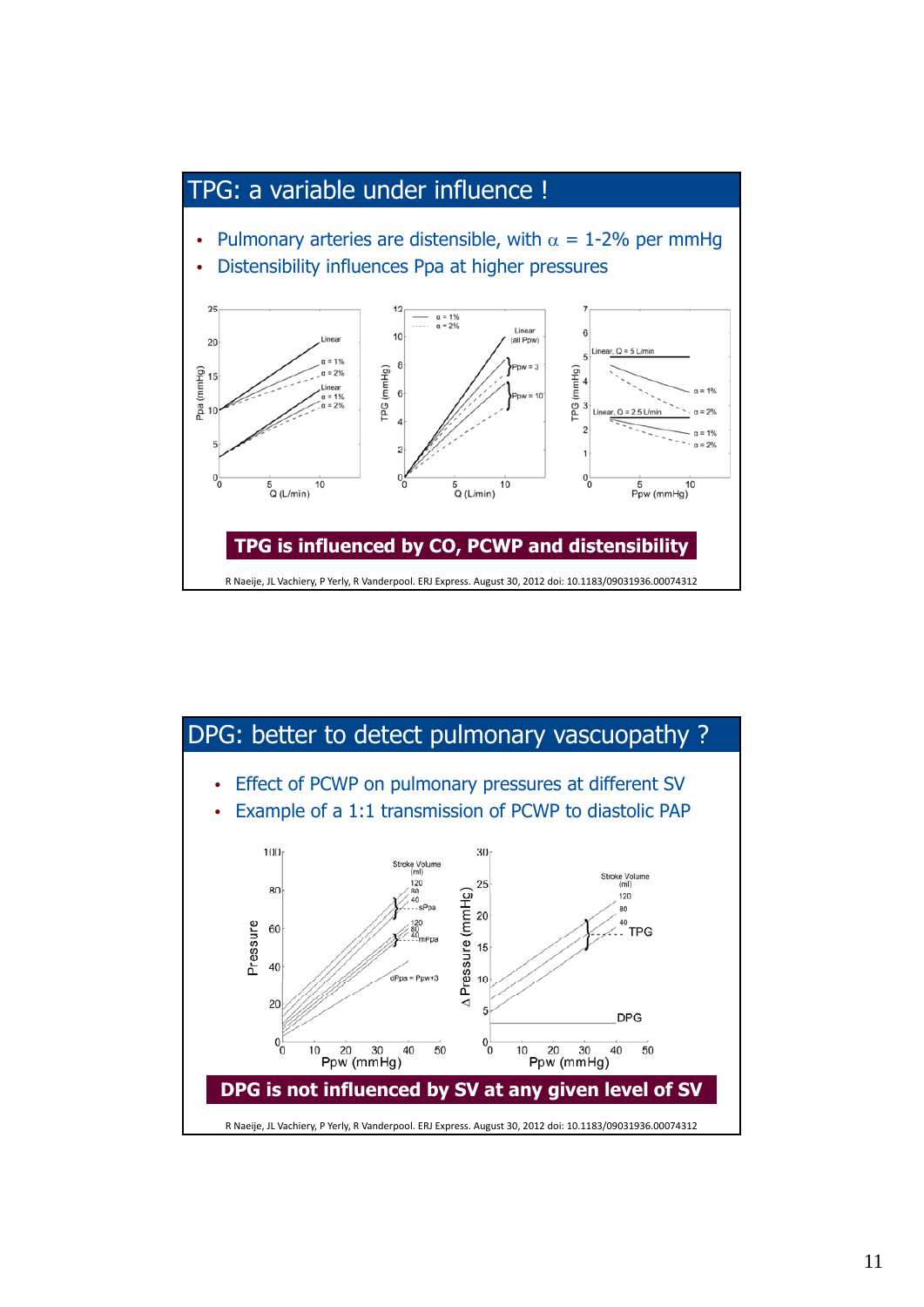

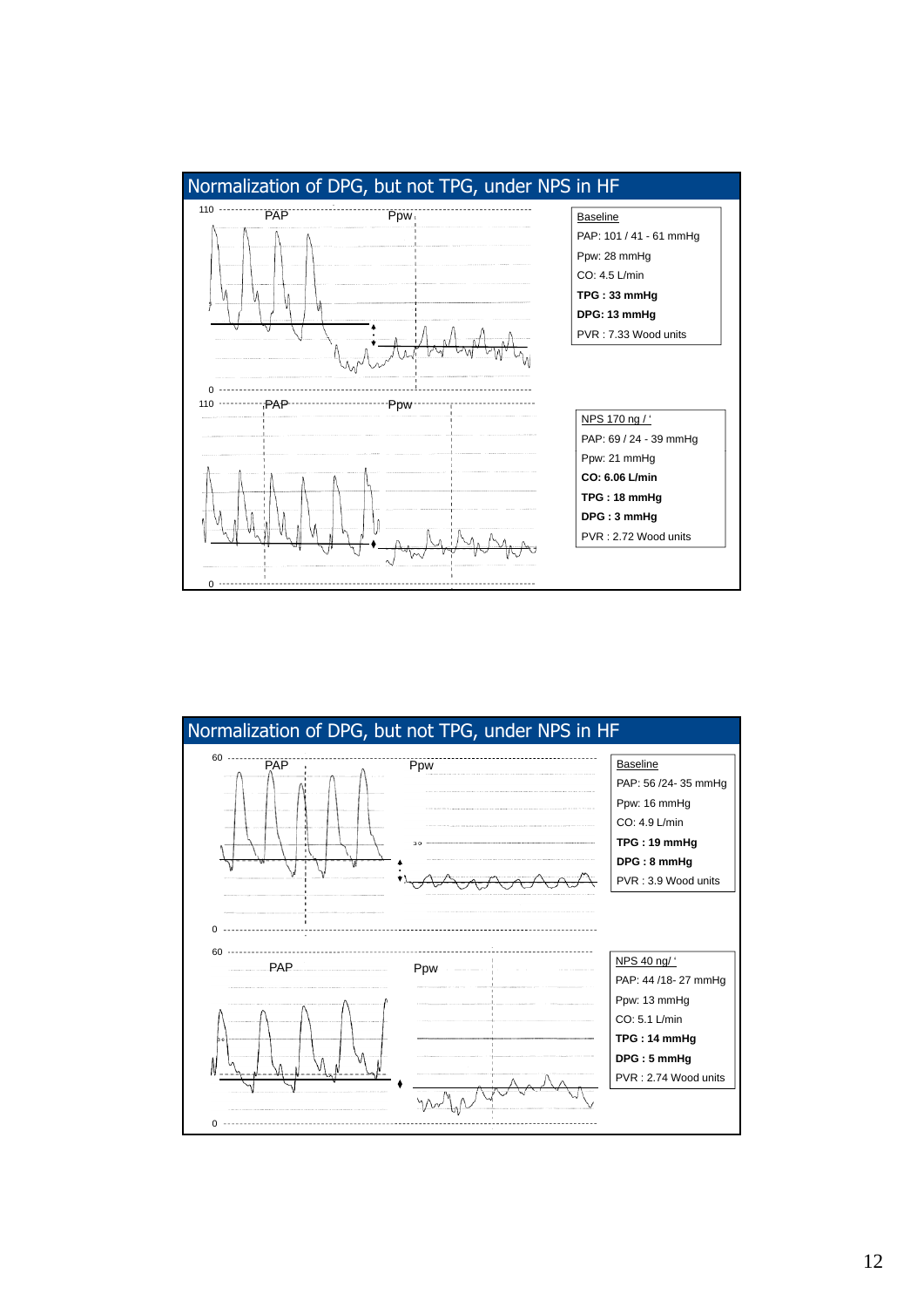| <b>Agent</b>            | <b>Side effects</b><br><b>Route</b><br><b>Dosage</b>                   |                                              |                                            |  |  |  |  |  |
|-------------------------|------------------------------------------------------------------------|----------------------------------------------|--------------------------------------------|--|--|--|--|--|
| <b>Nitrates</b>         | Sublingual                                                             | $0.8 - 5$ mg<br><b>Hypotension, headache</b> |                                            |  |  |  |  |  |
| Oral<br>5 mg            |                                                                        |                                              |                                            |  |  |  |  |  |
| $2-10$ ng/kg/min<br>IV  |                                                                        |                                              |                                            |  |  |  |  |  |
| Sodium<br>nitroprusside | IV                                                                     | $1 \mu$ g/kg/min                             | <b>Hypotention</b>                         |  |  |  |  |  |
| <b>Inhaled NO</b>       | Face mask                                                              | 20-80 ppm                                    | <b>Increased left filling</b><br>pressures |  |  |  |  |  |
| Prostaglandin<br>E1     | IV                                                                     | Hypotension, flushing,                       |                                            |  |  |  |  |  |
| Epoprostenol            | nausea, jaw pain<br>$2 - 8$ ng/kg/min<br>IV                            |                                              |                                            |  |  |  |  |  |
| <b>Milrinone</b>        | IV                                                                     | $0.375 - 0.75 \mu g/kg/min$                  | <b>Hypotension</b>                         |  |  |  |  |  |
| <b>Dobutamine</b>       | IV                                                                     | $4-10 \mu g/kg/min$                          | Tachycardia                                |  |  |  |  |  |
| <b>Nesiritide</b>       | $2 \mu g/kg$ bolus and 0.01<br>IV<br>Hypotension<br>μg/kg/min infusion |                                              |                                            |  |  |  |  |  |

## Pulmonary hypertension in left heart diseases

- **Definition, causes and scope of the problem**
- **What are the main drivers of PH in LHD and how to define 'out-of-proportion PH?**
- **Treatment of PH in LHD: what we know and what we should do**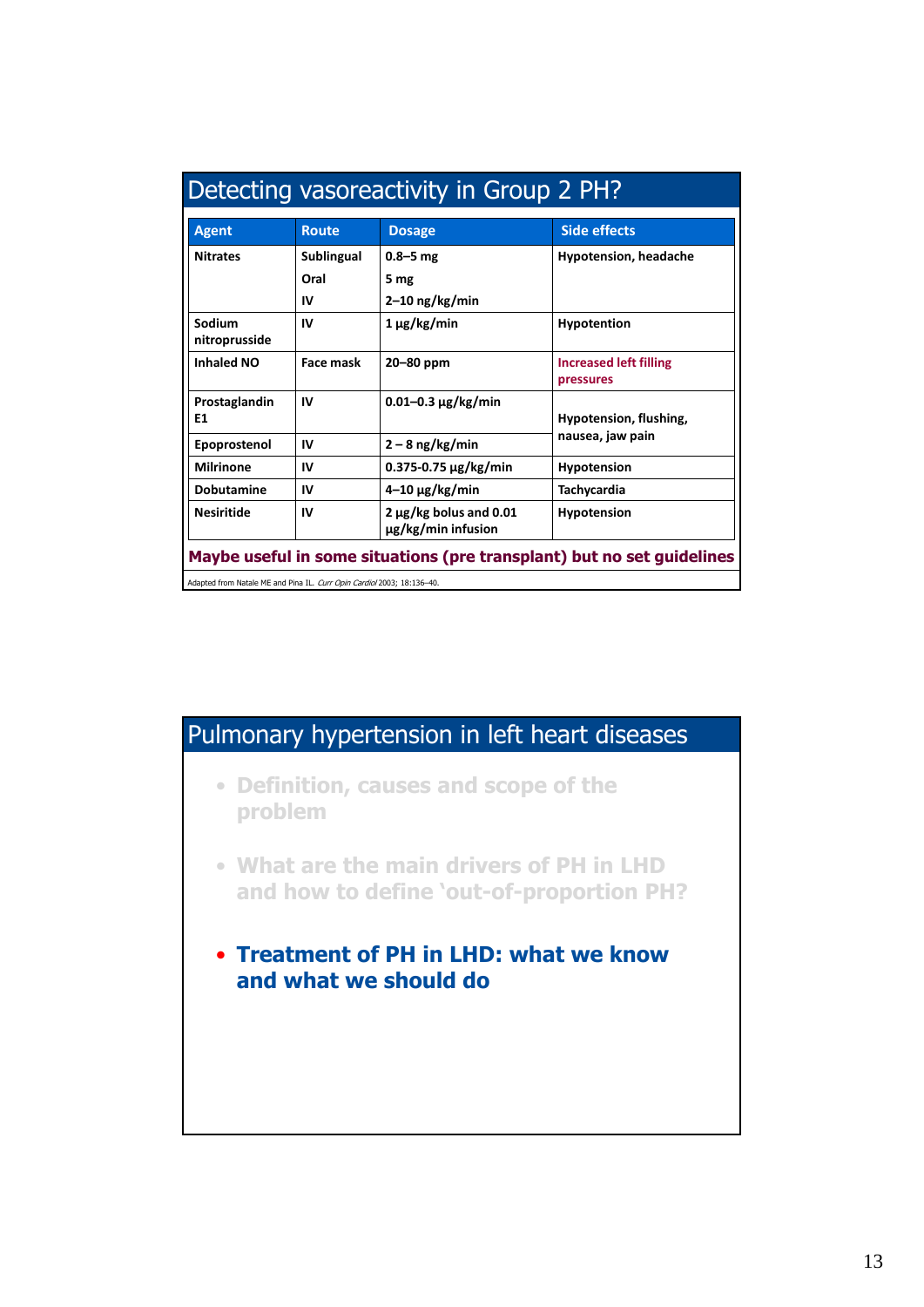

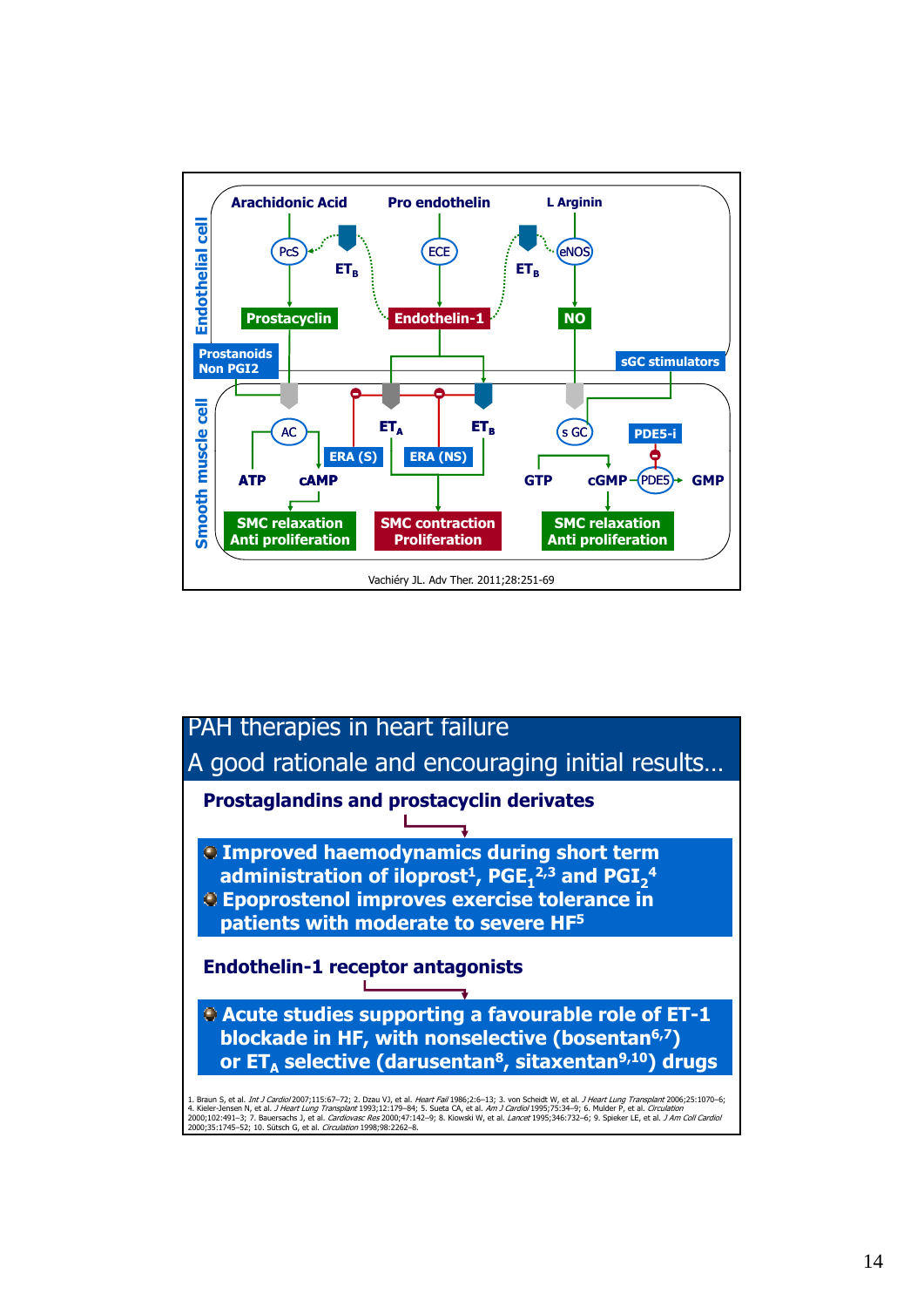| and (very) depressing long-term effects                     |                         |                                            |                                   |                                                                 |  |  |
|-------------------------------------------------------------|-------------------------|--------------------------------------------|-----------------------------------|-----------------------------------------------------------------|--|--|
| <b>Drug/trial</b>                                           | <b>Patients</b>         | <b>Design</b>                              | <b>Primary</b><br><b>Endpoint</b> | <b>Results</b>                                                  |  |  |
| <b>Epoprostenol</b><br>Califf, Shah<br>FIRST <sup>1,2</sup> | $N = 471$<br>Severe HF  | 1:1, event-driven<br>4 ng/kg/min (mean)    | Survival                          | <b>Early termination</b><br>(trend to<br>decreased<br>survival) |  |  |
| <b>Bosentan</b><br>Packer<br>REACH-13                       | $N = 174$<br>Severe HF  | 2:1, 26 weeks<br>500 mg BID                | Change in<br>clinical state       | <b>Early termination</b>                                        |  |  |
| Kalra<br>ENABLE <sup>4</sup>                                | $N=1,613$<br>Severe HF  | $1:1, 18$ months<br>125 mg BID             | Mortality +<br>hosp               | No effect                                                       |  |  |
| <b>Darusentan</b><br>Lüscher<br>HEAT <sup>5</sup>           | $N = 179$<br>NYHA III   | $3:1, 3$ weeks<br>30, 100, 300 mg          | Haemod<br>(Pcwp/CO)               | Increased CO<br>No change Pcwp                                  |  |  |
| Anand I<br>EARTH <sup>6</sup>                               | $N = 642$<br>NYHA II-IV | $5:1, 6$ months<br>10, 25, 50, 100, 300 mg | LV changes<br>(MRI)<br>+ events   | No effect                                                       |  |  |

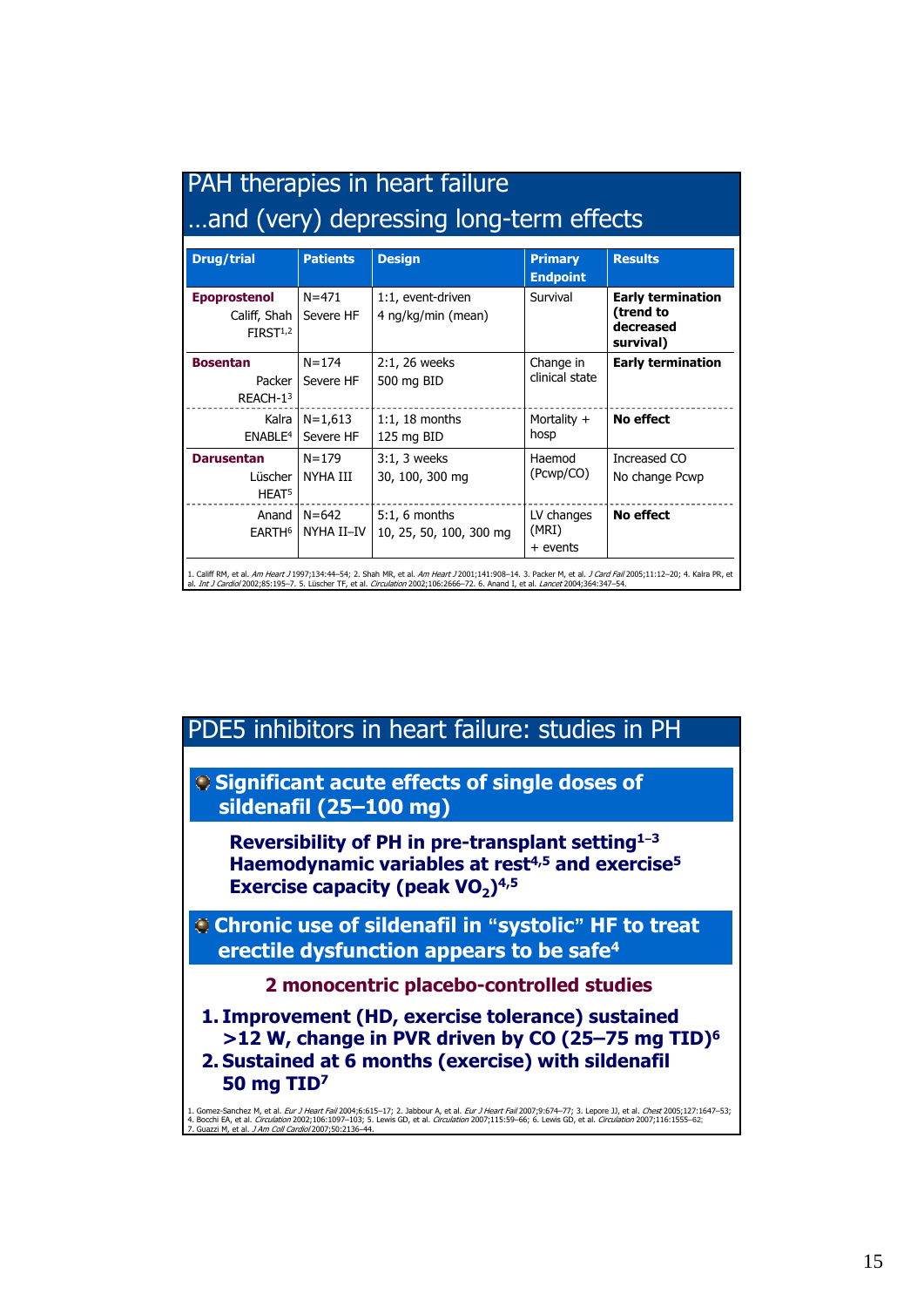

|                                               | <b>Heart Failure</b><br>Pulmonary Hypertension in Heart Failure With Preserved<br><b>Ejection Fraction</b><br>A Target of Phosphodiesterase-5 Inhibition in a 1-Year Study<br>• Single center, randomisation sildenafil 50 mg tid vs placebo<br>• Patients screened for HF-pEF and RVSP $\geq$ 40 mmHg (N=94)<br>• 75 eligible - N=44 included |                 |  |  |  |  |  |  |
|-----------------------------------------------|------------------------------------------------------------------------------------------------------------------------------------------------------------------------------------------------------------------------------------------------------------------------------------------------------------------------------------------------|-----------------|--|--|--|--|--|--|
|                                               | Sildenafil (n=22)<br>Placebo (n=22)                                                                                                                                                                                                                                                                                                            |                 |  |  |  |  |  |  |
| Age, y (range)                                | 73 (53–79)                                                                                                                                                                                                                                                                                                                                     | 72 (62–81)      |  |  |  |  |  |  |
| Male sex, n                                   | 18                                                                                                                                                                                                                                                                                                                                             | 17              |  |  |  |  |  |  |
| BMI, kg/m <sup>2</sup>                        | $30.2 \pm 8.9$                                                                                                                                                                                                                                                                                                                                 | $31.8 \pm 11.5$ |  |  |  |  |  |  |
| RAP, mmHg                                     | $23.1 \pm 5.5$<br>$23.0 \pm 4.6$                                                                                                                                                                                                                                                                                                               |                 |  |  |  |  |  |  |
| mPAP, mmHg                                    | $36.8 \pm 5.1$<br>$39.0 \pm 5.0$                                                                                                                                                                                                                                                                                                               |                 |  |  |  |  |  |  |
| PCWP, mmHq                                    | $21.9 \pm 2.0$<br>$22.0 + 2.5$                                                                                                                                                                                                                                                                                                                 |                 |  |  |  |  |  |  |
| PAPd-Pcwp, mmHg                               | $-8$                                                                                                                                                                                                                                                                                                                                           | ~10             |  |  |  |  |  |  |
| TPG, mmHg                                     | $14.5 + 2.3$                                                                                                                                                                                                                                                                                                                                   |                 |  |  |  |  |  |  |
| <b>PVR, WU</b>                                | $3.27 \pm 0.93$                                                                                                                                                                                                                                                                                                                                | $3.88 \pm 1.38$ |  |  |  |  |  |  |
| Cl, I/min/m <sup>2</sup>                      | $2.33 \pm 0.64$                                                                                                                                                                                                                                                                                                                                | $2.39 \pm 0.59$ |  |  |  |  |  |  |
| Guazzi M, et al. Circulation 2011;124:164-74. |                                                                                                                                                                                                                                                                                                                                                |                 |  |  |  |  |  |  |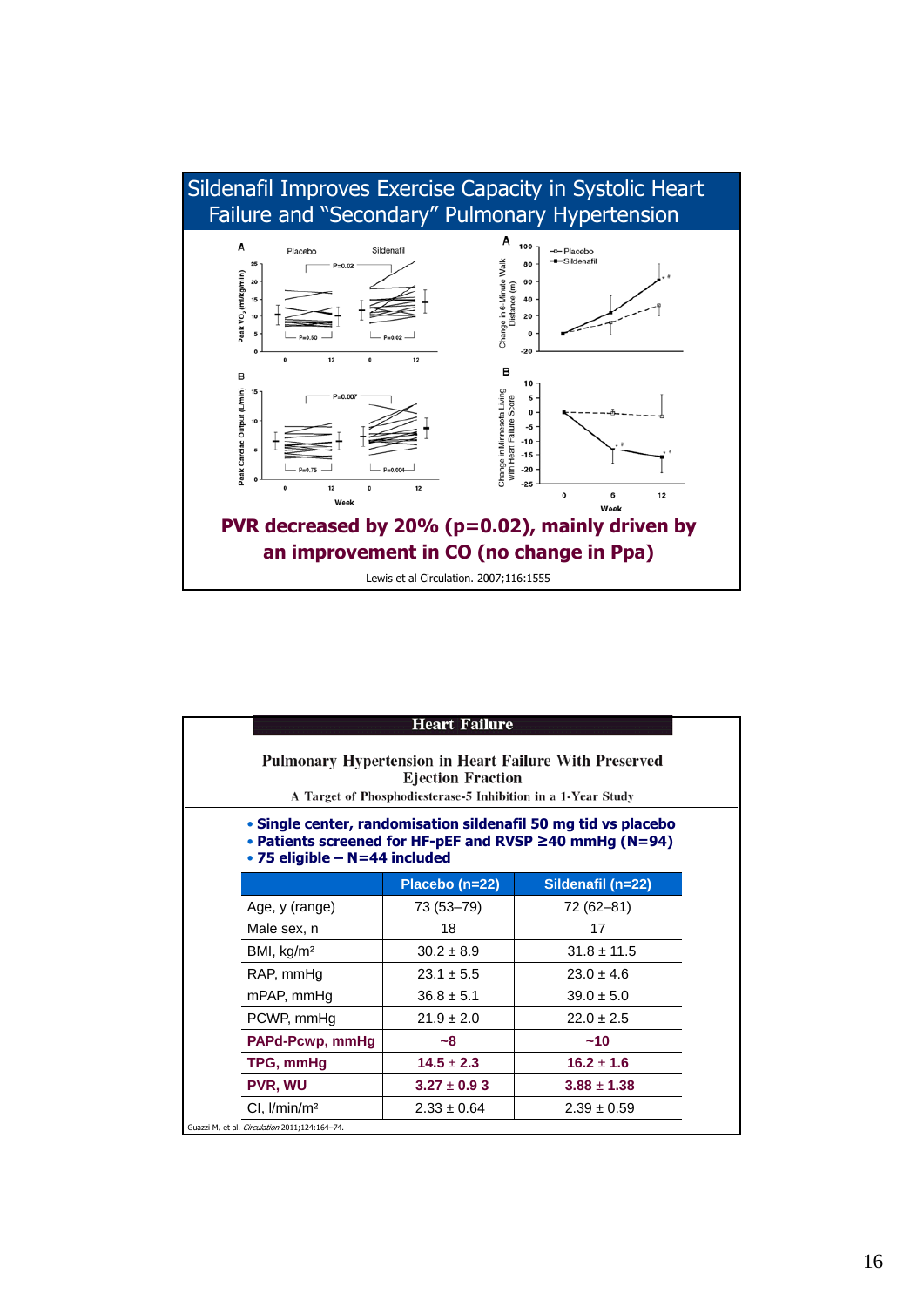

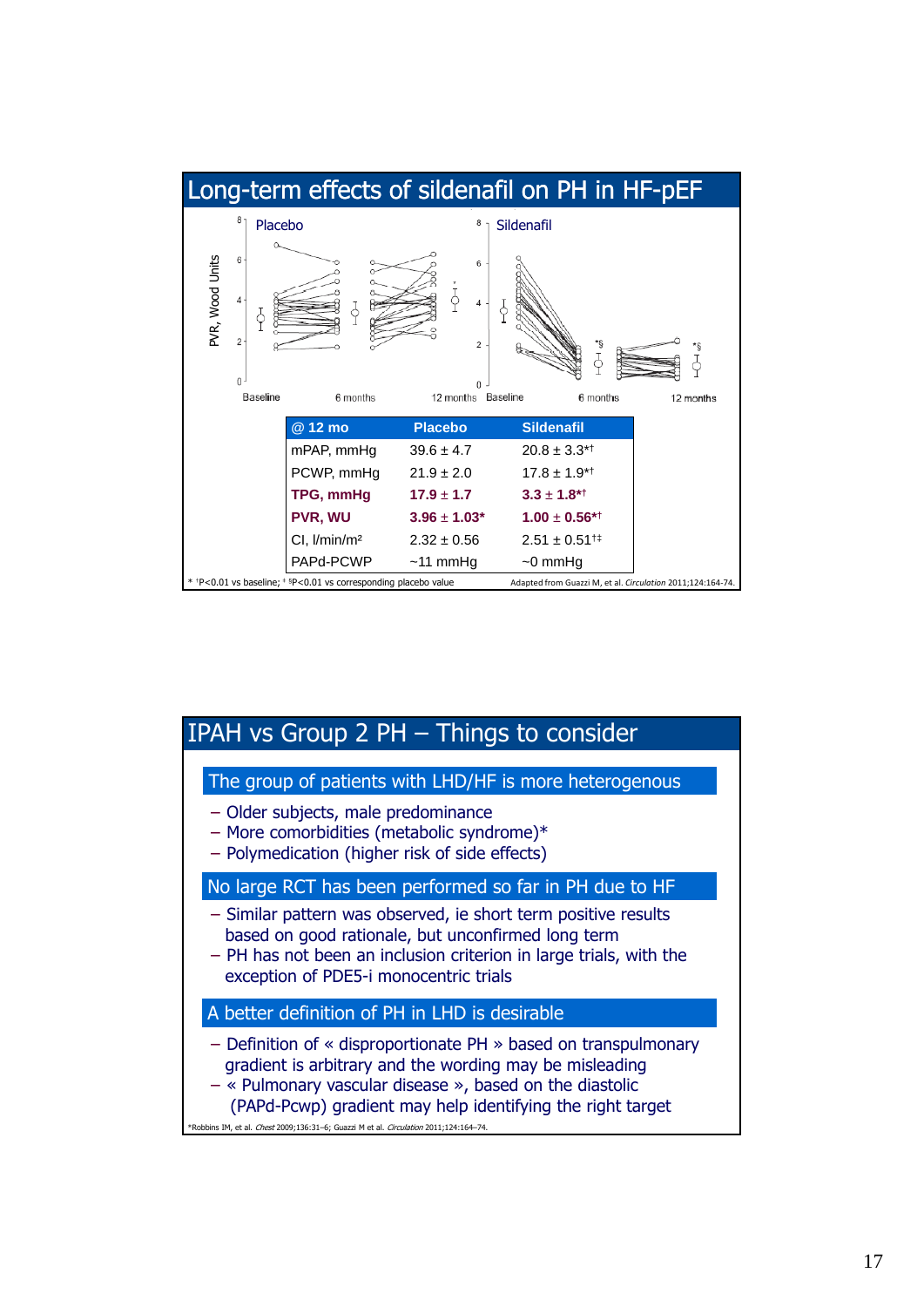| <b>Drug</b>                                                                                                                                                               | N   | <b>Centers</b> | <b>Start</b> | End    | <b>Duration</b>                | Primary<br>endpoint  | Secondary<br>endpoints                               |  |  |
|---------------------------------------------------------------------------------------------------------------------------------------------------------------------------|-----|----------------|--------------|--------|--------------------------------|----------------------|------------------------------------------------------|--|--|
|                                                                                                                                                                           |     |                |              |        | HF due to systolic dysfunction |                      |                                                      |  |  |
| Riociguat<br>Mean<br>Adverse events, PK,<br><b>Recruitment</b><br>16 W<br>201<br>111<br><b>LFPHT</b><br>completed<br><b>PVR, NT-pro BNP</b><br><b>PAP</b><br>(BAY63-2521) |     |                |              |        |                                |                      |                                                      |  |  |
| HF with preserved ejection fraction                                                                                                                                       |     |                |              |        |                                |                      |                                                      |  |  |
| Sildenafil<br>(RELAX)                                                                                                                                                     | 120 | 15             | 01/2009      | ş.     | 12 W                           | Peak VO <sub>2</sub> | <b>PVR, BNP, AE</b>                                  |  |  |
| Riociguat<br><b>DILATF</b><br>(BAY63-2521)                                                                                                                                | 48  | 7              | 07/2010      | 8/2012 | 16 W                           | Mean<br><b>PAP</b>   | <b>Adverse events, PK.</b><br><b>PVR. NT-pro BNP</b> |  |  |
| What should be the endpoint in a Phase III trial?<br><b>Clincal worsening?</b>                                                                                            |     |                |              |        |                                |                      |                                                      |  |  |

**Data obtained using search terms on http://www.clinicaltrials.gov. Accessed April 12th, 2012.**

| <b>Statement</b>                                                                                                                            | Class <sup>a</sup> | Level <sup>b</sup> |  |
|---------------------------------------------------------------------------------------------------------------------------------------------|--------------------|--------------------|--|
| The optimal treatment of the underlying left heart<br>disease is recommended in patients with PH<br>due to left heart disease               |                    | C                  |  |
| Patients with 'out of proportion' PH due to left<br>heart disease (Table 3) should be enrolled in<br>RCTs targeting PH specific drugs       | lla                | C                  |  |
| Increased left-sided filling pressures may be<br>estimated by Doppler echocardiography                                                      | llb                | C                  |  |
| Invasive measurements of PWP or LV<br>end-diastolic pressure may be required to<br>confirm the diagnosis of PH due to left heart<br>disease | llb                | C                  |  |
| RHC may be considered in patients with<br>echocardiographic signs suggesting severe PH<br>in patients with left heart disease               | llb                | C                  |  |
| The use of PAH specific drug therapy is not<br>recommended in patients with PH due to left<br>heart disease                                 | Ш                  | C                  |  |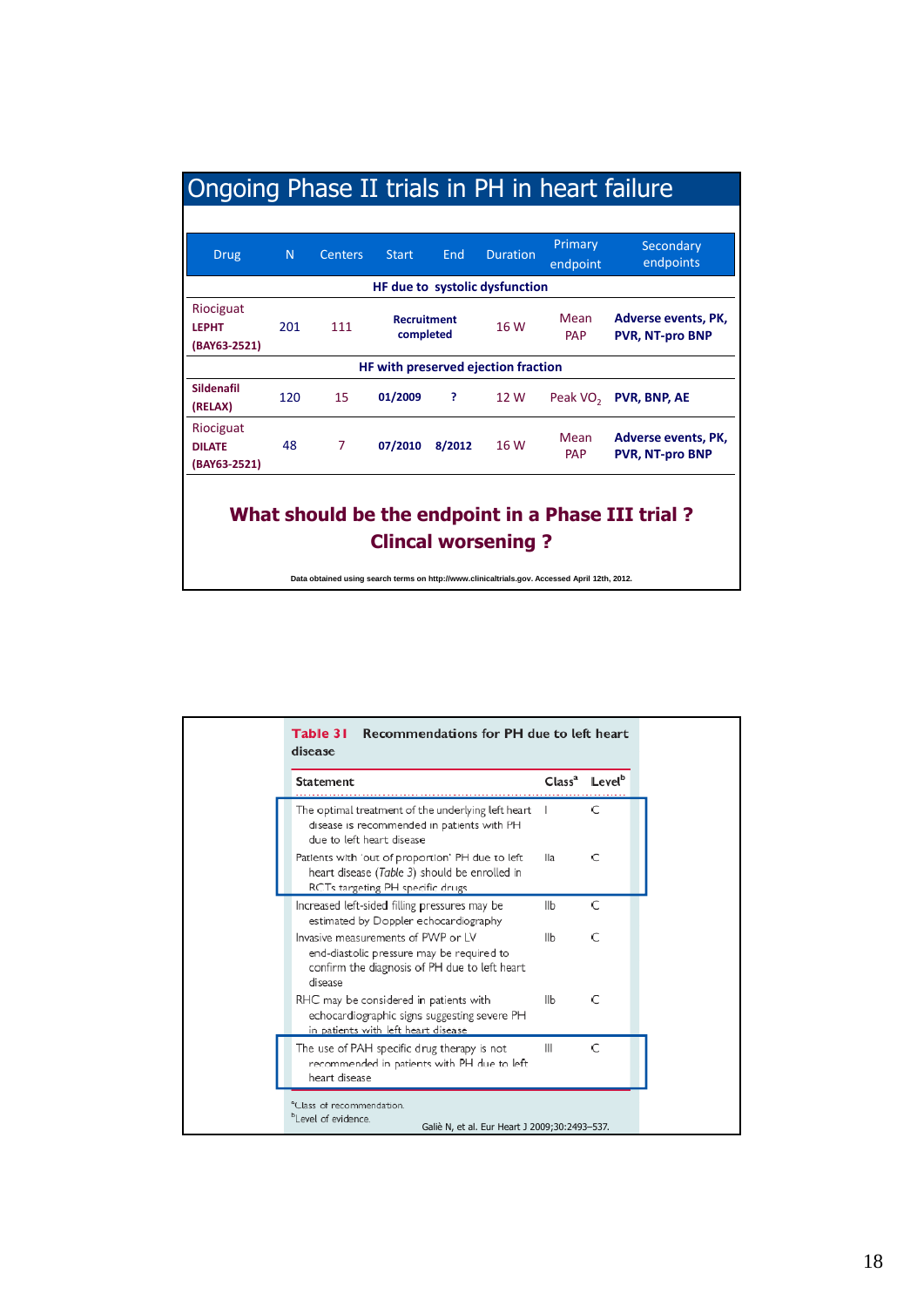## **PH and RV dysfunction play a critical role in left heart diseases**

**Increased RV afterload is a major determinant of exercise intolerance in heart failure1 of exercise intolerance in heart failure**

**PH and RV dysfunction have a significant impact on morbidity and mortality in HF and valvular heart diseases2-4**

**Endothelial dysregulation plays a role in the development of severe pulmonary hypertension (ET-1, NO and PGI 1, PGI2 pathways)5,6**

1. Butler J*, et al. J Am Coll Cardiol* 1999;34:1802–6; 2. Stobierska-Dzierzek B*, et al. J Am Coll Cardiol* 2001;38:923–31 3. Ghio S*, et*<br>*al. J Am Coll Cardiol* 2001;37:183–8; 4. Ben-Dor I, et al. Am J Cardiol 2011;107:

Ongoing Phase III trials in PAH

| <b>Drug</b>                                 | N.            | Centers | <b>Start</b>                                                          | End    | <b>Duration</b>  | Primary<br>endpoint                                                                           | Secondary endpoints                                                                           |
|---------------------------------------------|---------------|---------|-----------------------------------------------------------------------|--------|------------------|-----------------------------------------------------------------------------------------------|-----------------------------------------------------------------------------------------------|
| <b>UT15 C</b><br>Freedom $C^2$              | 313           | 73      | <b>Results available</b><br>24th August 2011<br>(press release)       |        | 16 W             | 6MWD                                                                                          | TTCW, Borg, DF index,<br>Symptoms, WHO FC,<br>NT-pro-BNP, QOL                                 |
| Imatinib<br><b>IMPRES</b><br>(QTI571)       | 200           | 91      | <b>Results available</b><br>presented at ERS<br><b>Amsterdam 2011</b> |        | 24 W             | <b>6MWD</b>                                                                                   | TTCW,<br>haemodynamics, Borg,<br>PK (DDI)                                                     |
| Macitentan<br>Seraphin<br>(ACT-064992)      | 742           | 153     | <b>Recruitment</b><br>completed<br><b>Results 2012</b>                |        | Fvent-<br>driven | <b>TTCW</b>                                                                                   | 6MWD, WHO FC, time<br>to death or<br>hospitalization for PAH                                  |
|                                             |               |         |                                                                       |        |                  |                                                                                               |                                                                                               |
| Riociguat<br><b>PATFNT</b><br>(BAY63-2521)  | 462           | 173     | <b>Recruitment</b><br>completed                                       |        | 12 W             | 6MWD                                                                                          | <b>TTCW, PVR, NT-pro</b><br>BNP, WHO FC, Borg,<br>QOL                                         |
| Selexipag<br><b>GRIPHON</b><br>(ACT-293987) | 670<br>(1170) | 139     | 12/2009                                                               | 8/2013 | Event-<br>driven | <b>TTCW</b>                                                                                   | 6MWD, Borg, other<br>secondary &<br>exploratory efficacy<br>endpoints in patients<br>with PAH |
|                                             |               |         |                                                                       |        |                  | Data obtained using search terms on http://www.clinicaltrials.gov. Accessed April 12th, 2012. |                                                                                               |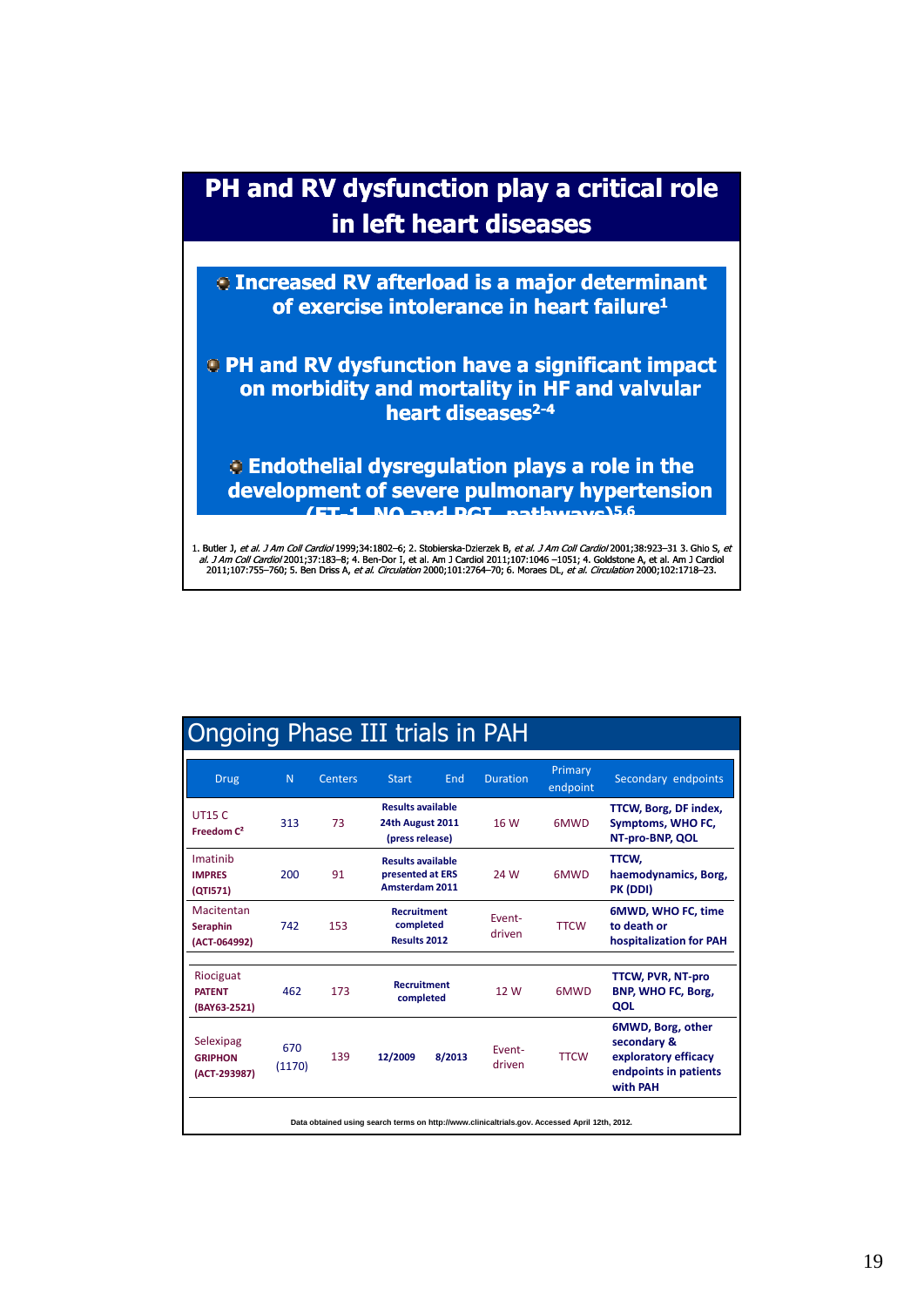